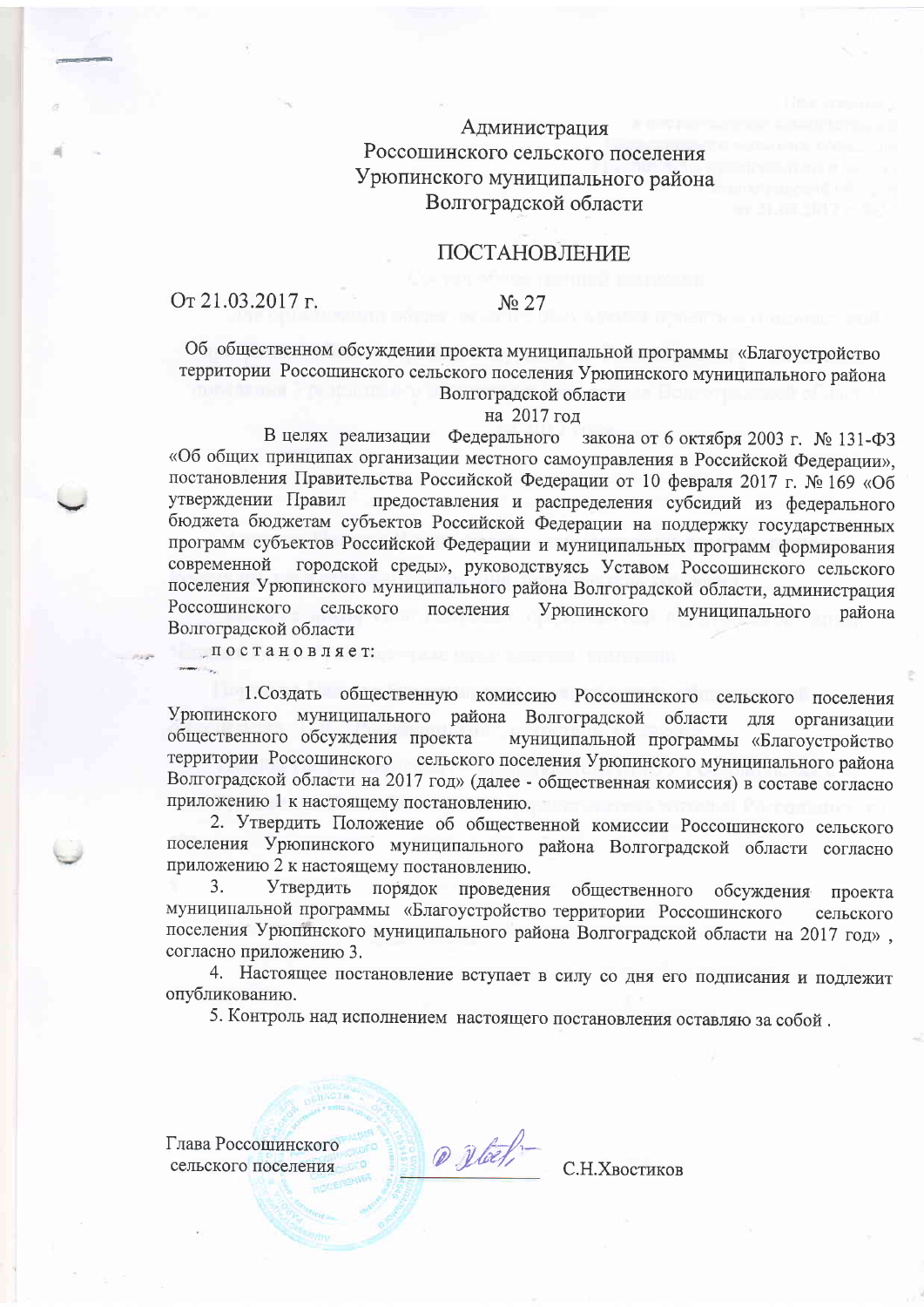к постановлению администрации Россошинского сельского поселения Урюпинского муниципального района Волгоградской области от 21.03.2017 г. №27

### Состав общественной комиссии

для организации общественного обсуждения проекта муниципальной программы «Благоустройство территории Россошинского сельского поселения Урюпинского муниципального района Волгоградской области на 2017 год»

Аникина Наталья Владимировна - представитель администрации -Россошинского сельского поселения, председатель комиссии

Воскресенсков Олег Петрович-представитель политической партии "Единая Россия"; заместитель председателя комиссии

Портяная Наталья Владимировна-представитель общественной организации ТОС "Россошинский"; секретарь комиссии

Иванов Петр Леонидович - представитель МБОУ Россошинская СШ Гугнивенко Елена Викторовна - представитель жителей Россошинского  $c/\pi$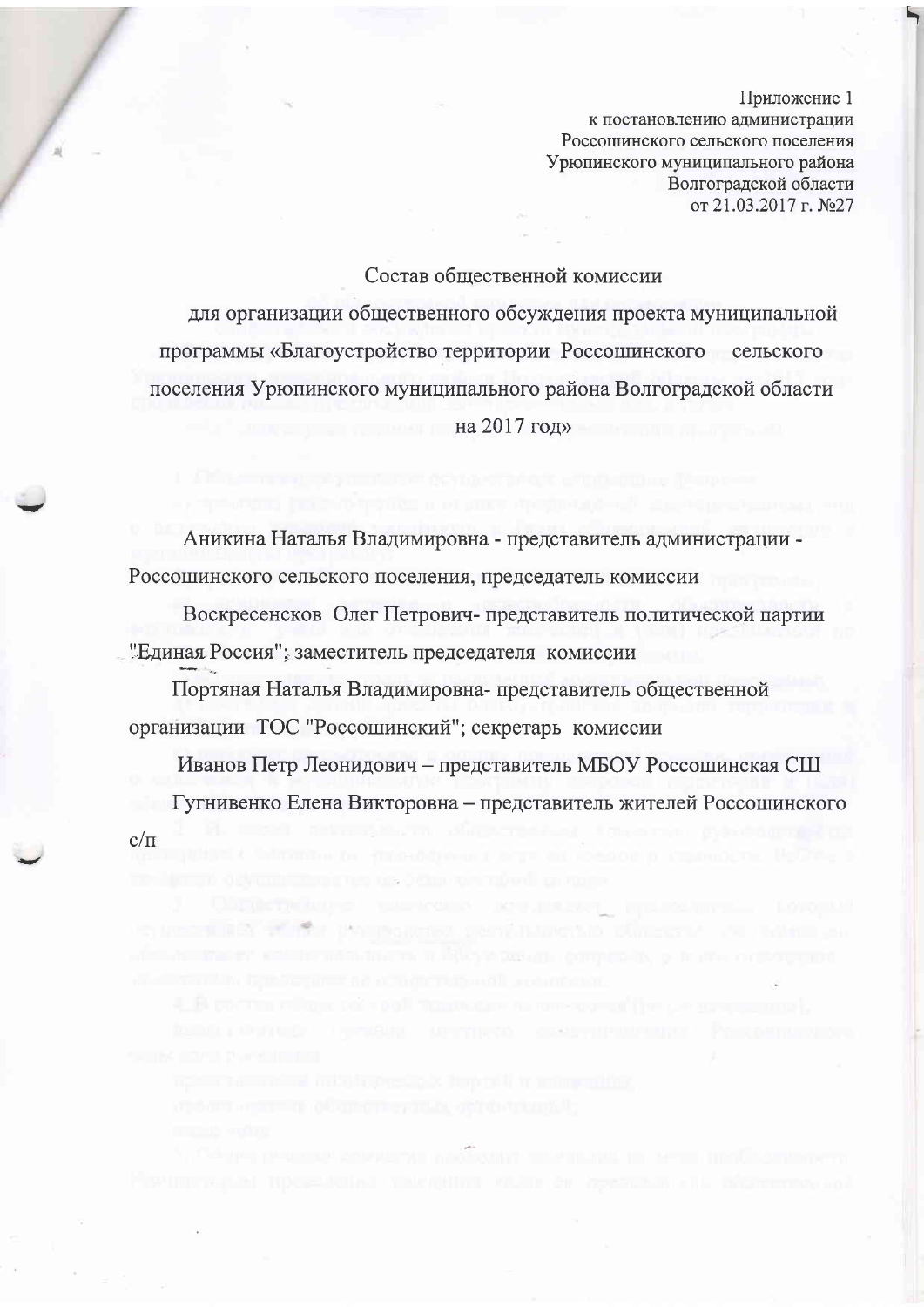к постановлению администрации Россошинского сельского поселения Урюпинского муниципального района Волгоградской области от 21.03.2017 г. №27

## Положение

## об общественной комиссии для организации

общественного обсуждения проекта муниципальной программы «Благоустройство территории Россошинского сельского поселения Урюпинского муниципального района Волгоградской области на 2017 год» проведения оценки предложений заинтересованных лиц, а также

для осуществления контроля хода реализации программы

1. Общественная комиссия осуществляет следующие функции:

а) проводит рассмотрение и оценку предложений заинтересованных лиц о включении дворовой территории и (или) общественной территории в муниципальную программу;

б) организует общественное обсуждение муниципальной программы;

в) принимает решение о целесообразности, обоснованности  $\mathbf{M}$ учета или отклонения замечаний и (или) предложений по возможности результатам обсуждения проекта муниципальной программы;

г) осуществляет контроль за реализацией муниципальной программы;

д) обсуждает дизайн-проекты благоустройства дворовой территории и (или) общественной территории;

е) проводит рассмотрение и оценку предложений граждан, организаций о включении в муниципальную программу дворовой территории и (или) общественной территории.

2. В своей деятельности общественная комиссия руководствуется принципами законности, равноправия всех ее членов и гласности. Работа в комиссии осуществляется на безвозмездной основе.

Общественную комиссию  $3.$ возглавляет председатель, который осуществляет общее руководство деятельностью общественной комиссии, обеспечивает коллегиальность в обсуждении вопросов, а в его отсутствие заместитель председателя общественной комиссии.

4. В состав общественной комиссии включаются (по согласованию):

представители органов местного самоуправления Россошинского сельского поселения

представители политических партий и движений;

представители общественных организаций;

иные лица.

5. Общественная комиссия проводит заседания по мере необходимости. Инициатором проведения заседания является председатель общественной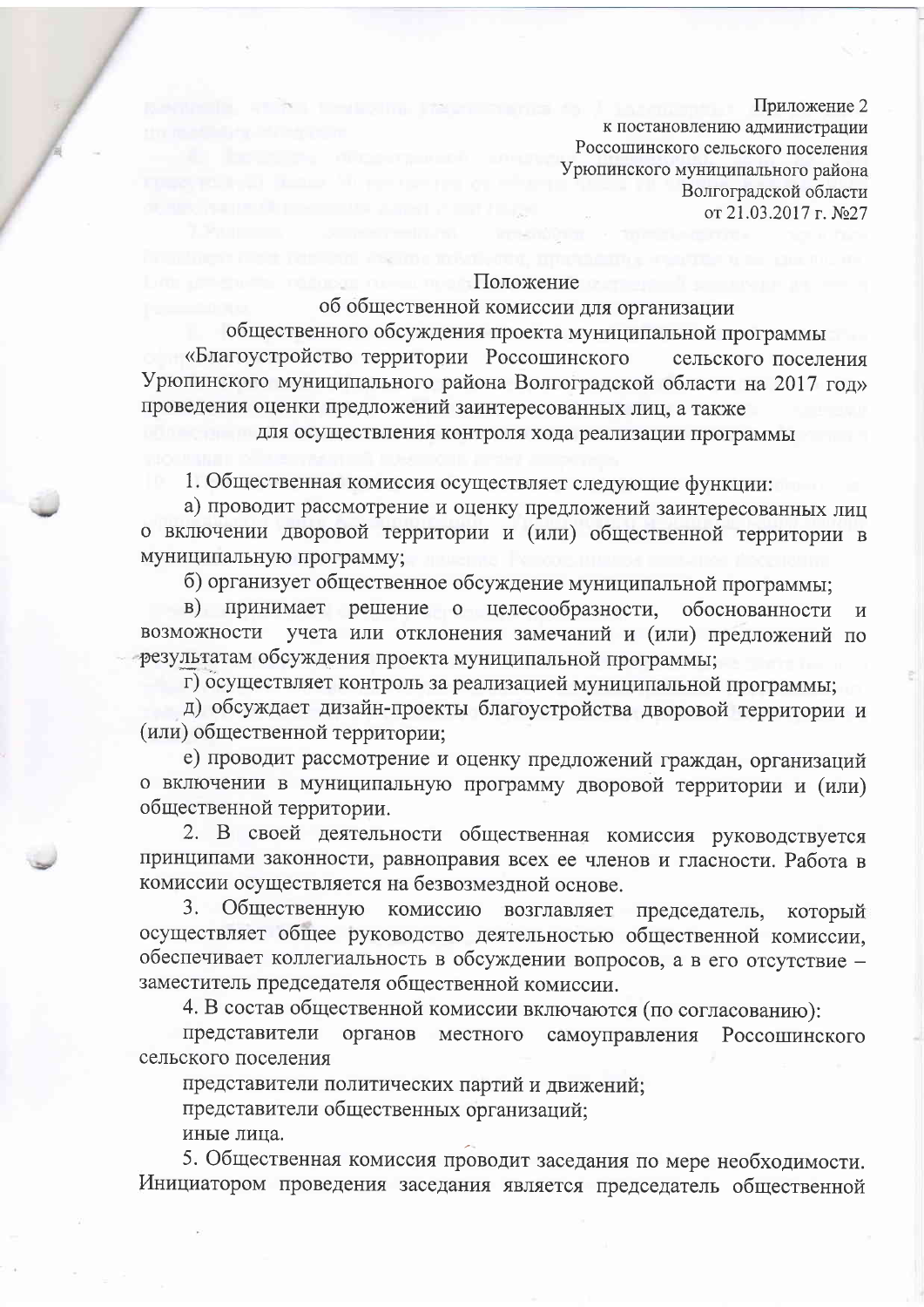комиссии, члены комиссии уведомляются за 3 календарных дня до даты проведения заседания.

6. Заседание общественной комиссии правомочно, если на нем присутствует более 50 процентов от общего числа ее членов. Каждый член общественной комиссии имеет один голос.

7. Решения обшественной комиссии принимаются простым большинством голосов членов комиссии, принявших участие в ее заседании. При равенстве голосов голос председателя общественной комиссии является решающим.

8. По результатам проведения заседания общественной комиссии оформляется протокол.

9. Протокол оформляется в течение трех рабочих дней со дня заседания. Протокол проведения подписывается всеми членами общественной комиссии, присутствующими на заседании. Протокол заседания общественной комиссии ведет секретарь.

10. Протоколы общественной комиссии подлежат размещению на официальном сайте Администрации Урюпинского муниципального района в разделе Административное деление Россошинское сельское поселение.

в течение трех дней со дня утверждения протокола.

und, anversar heres film gemänden at man

-11. Организационное, финансовое и техническое обеспечение деятельности общественной комиссии осуществляется администрацией Россошинского сельского поселения Урюпинского муниципального района Волгоградской области.

ank t kun divide a sevamenta mintera a treggend p

reformed the second school appearance and

Denne olimping chemical defendant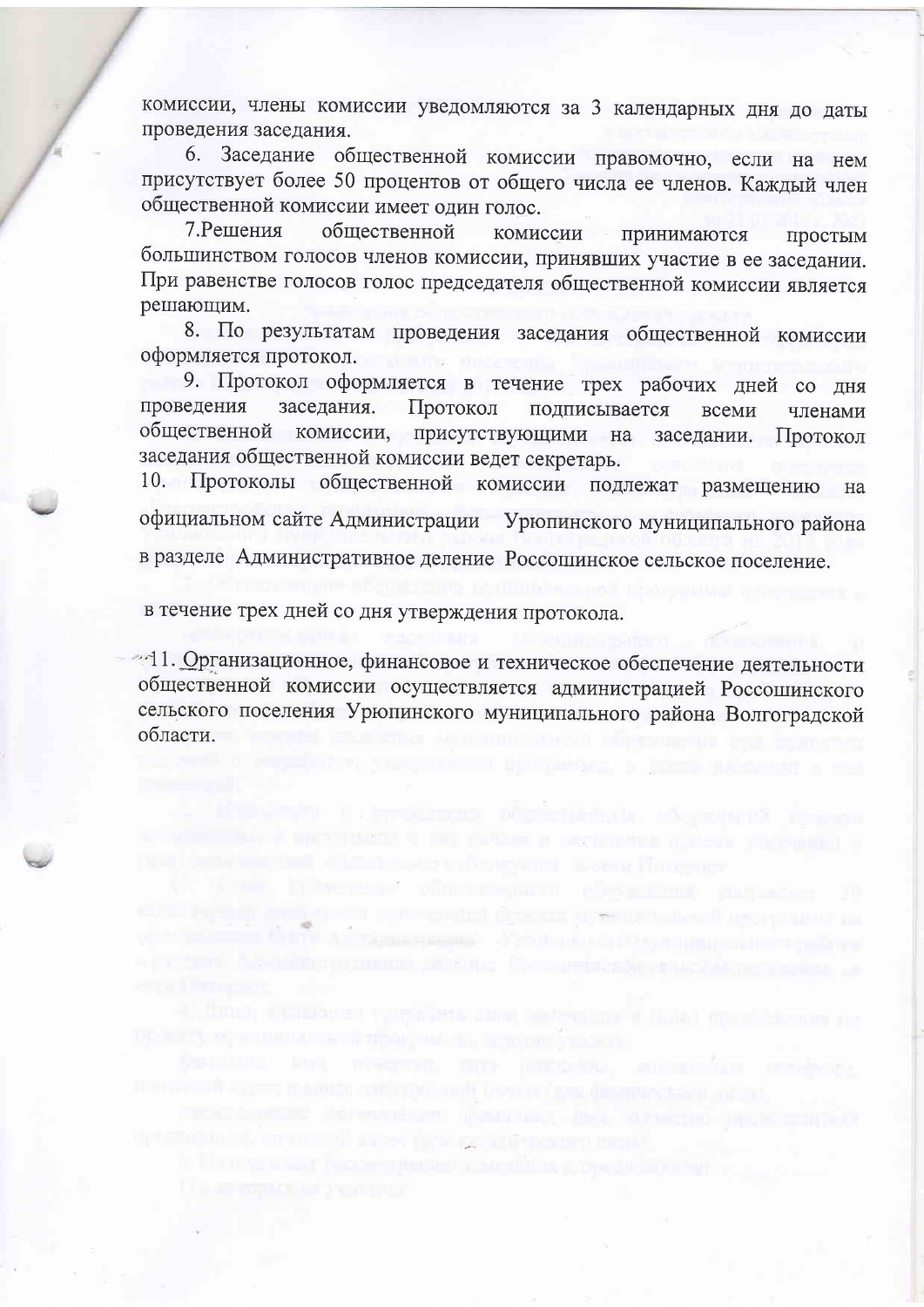к постановлению администрации Россошинского сельского поселения Урюпинского муниципального района Волгоградской области от 21.03.2017 г. №27

## Порядок

### проведения общественного обсуждения проекта

муниципальной программы «Благоустройство территории Россошинского сельского поселения Урюпинского муниципального района Волгоградской области на 2017 год»

1. Общественное обсуждение осуществляется в отношении проекта постановления администрации Россошинского сельского поселения муниципального Урюпинского района Волгоградской области «Благоустройство территории Россошинского сельского поселения Урюпинского муниципального района Волгоградской области на 2017 год» (далее – проект муниципальной программы).

2. Общественное обсуждение муниципальной программы проводится в целях:

-информирования населения муниципального образования  $\mathbf{O}$ формировании муниципальной программы (с учетом фактов и мнений);

-изучения общественного мнения по теме, вопросам и проблемам, на решение которых будет направлена муниципальная программа;

-учета мнения населения муниципального образования при принятии решений о разработке, утверждении программы, а также внесении в нее изменений.

2. Извещение о проведении общественных обсуждений проекта муниципальной программы и дат начала и окончания приема замечаний и (или) предложений обязательно публикуется в сети Интернет.

Срок проведения общественного обсуждения составляет 3. 30 календарных дней после размещения проекта муниципальной программы на официальном сайте Администрации Урюпинского муниципального района в разделе Административное деление Россошинское сельское поселение в сети Интернет.

4. Лицо, желающее направить свои замечания и (или) предложения по проекту муниципальной программы, должно указать:

фамилию, имя, отчество, дату рождения, контактные телефоны, почтовый адрес и адрес электронной почты (для физического лица).

наименование организации, фамилию, имя, отчество представителя организации, почтовый адрес (для юридического лица).

5. Не подлежат рассмотрению замечания и предложения:

1) в которых не указаны: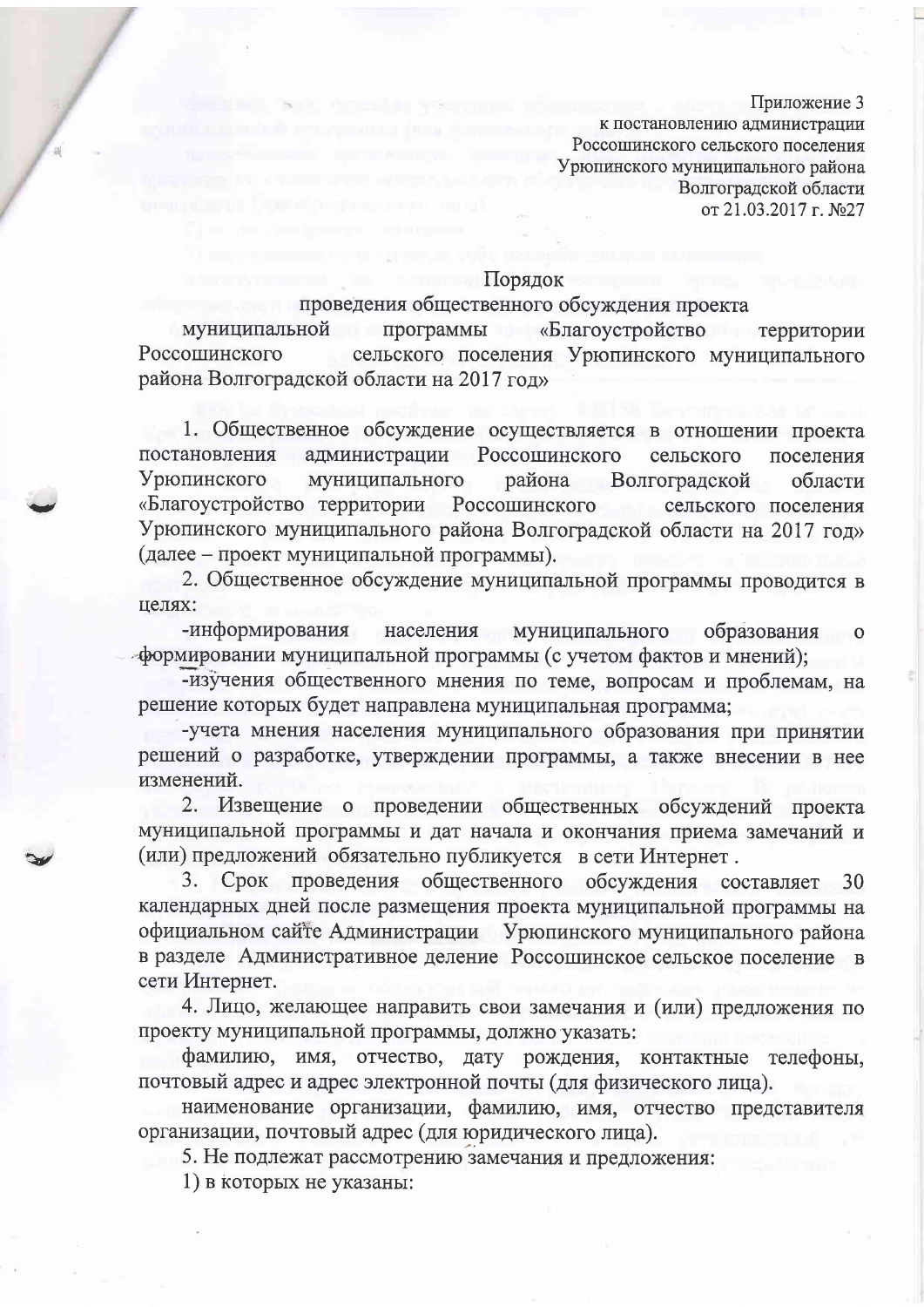фамилия, имя, отчество участника общественного обсуждения проекта муниципальной программы (для физического лица).

наименование организации, фамилию, имя, отчество представителя организации - участника общественного обсуждения проекта муниципальной программы (для юридического лица).

2) не поддающиеся прочтению;

3) содержащие нецензурные либо оскорбительные выражения;

4) поступившие по истечении установленного срока проведения общественного обсуждения проекта муниципальной программы.

6. Замечания и (или) предложения направляются в электронном виде на

## адрес- http:// ra\_uryp23sp@volganet.ru

или на бумажном носителе по адресу: 403158 Волгоградская область Урюпинский район хутор Россошинский улица Садовая 3, с 08-00 ч. до 17-00 ч. (с 12-00ч. до 13-00 ч. перерыв).

7. После истечения срока общественного обсуждения проекта муниципальной программы администрация муниципального образования в течение 5 рабочих дней обобщает замечания и (или) предложения, полученные в ходе общественного обсуждения проекта муниципальной программы и направляет данную информацию на рассмотрение  $\overline{B}$ общественную комиссию.

8. На основании подготовленной администрацией муниципального образования информации по результатам обсуждения, общественная комиссия принимает решение о целесообразности (нецелесообразности), обоснованности (необоснованности) и возможности (невозможности) учета замечаний и (или) предложений, полученных в ходе общественного обсуждения, при формировании муниципальной программы, и оформляет его по форме согласно приложению к настоящему Порядку. В решении указывается содержание замечаний и (или) предложений участников общественного обсуждения, а также результаты рассмотрения указанных замечаний и (или) предложений.

9. На основании соответствующего решения общественной комиссии муниципальная программа дорабатывается с учетом замечаний и (или) предложений, поступивших в ходе общественного обсуждения.

обсуждения 10. Итоги общественного проекта муниципальной программы - решение общественной комиссии подлежит размещению на официальном сайте Администрации Урюпинского муниципального района в разделе Административное деление Россошинское сельское поселение  $\overline{B}$ сети Интернет.

11. Не поступление замечаний и (или) предложений по проекту муниципальной программы в адрес рабочей группы администрации Россошинского сельского поселения в срок, установленный для общественного обсуждения, не является препятствием для ее утверждения.